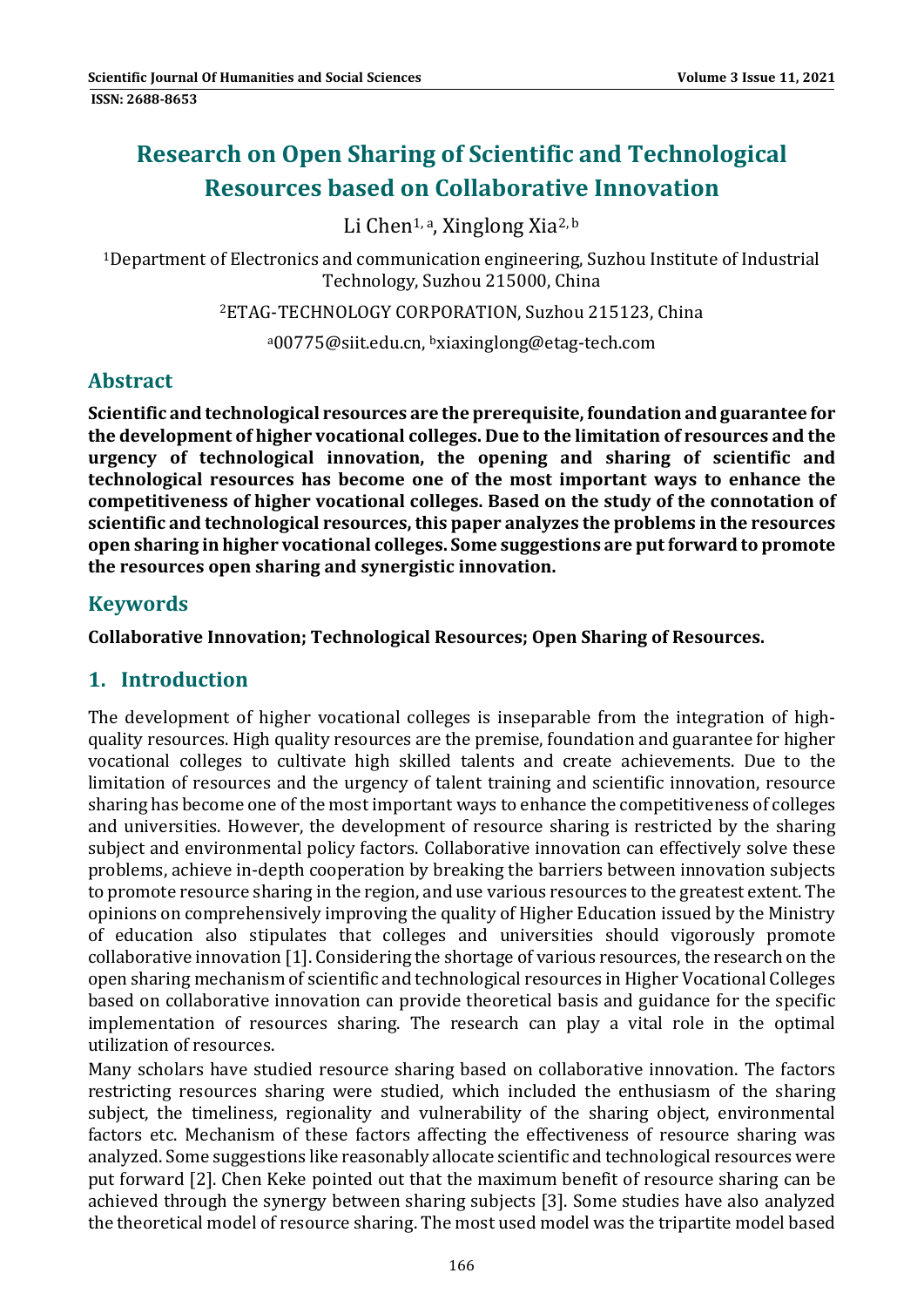on game theory. The model analyzes the dynamic evolution system of resource sharing based on collaborative innovation, and puts forward a game model among regulators, enterprises, universities and research institutes. The research results give the method to promote collaborative innovation. On one hand is to increase the punishment for innovation subjects who do not actively implement resource sharing. On the other hand, the cost should be reduced to participate in resource sharing [4].

At present, most of the research mainly focuses on the open sharing of education and teaching resources [5-6]. However, with the promotion of the construction of high-level colleges and universities, all kinds of resources are needed for students' all-round development. Therefore, the research on the Higher Vocational resources open sharing based on collaborative innovation is of great significance to comprehensively improve the quality of higher vocational colleges. 

# **2. Connotation and Classification of Scientific and Technological Resources**

The connotation of scientific and technological resources is the basis for the study of resources sharing. There are many expressions about scientific and technological resources. The most common is the scientific and technological resources adjustment plan jointly formulated by the National Science Foundation of the United States and the Japan revitalization Association, which divides the resources into two categories: human resources and financial resources. However, this classification method is relatively general, especially the financial resources, which includes not only funds, but also equipment and so on.

Another common view is the "four element theory", which holds that scientific and technological resources are various elements in scientific and technological production activities, including human resources, financial resources, equipment and information. This classification method further is more convenient for analysis and discussion. Another view is the "five element theory", which introduces policy and management resources based on the "four element theory" [7].

Generally speaking, human resources, financial resources, equipment resources and information resources are the most common and key resources for higher vocational colleges. Considering the different characteristics of these resources, sharing methods are also different.

# **3. Common Forms of Resources Sharing**

There are many forms of resources sharing. The following studies the open sharing methods considering the characteristic of different resources.

1. Human resources is mainly focused on the scientific researchers, which are the main body of scientific and technological innovation. They have high sensitivity to the development of new technologies and industries, and master strong professional knowledge and innovation ability. The sharing methods mainly include part-time, temporary, project cooperation, etc. Experts and professors from some universities and enterprises can take the way of "flexible flow" to engage in part-time, lectures, training, scientific research and other work in other universities and enterprises. Some colleges and universities employ enterprise elites as student tutors and part-time professors to work in a variety of ways, such as lectures and joint training of students. This kind of sharing can promote scientific innovation and the complementary advantages of resources. In higher vocational colleges, the open sharing of human resources has a good foundation, since talent training is directly oriented to enterprises and personnel from both schools and enterprises cooperate frequently.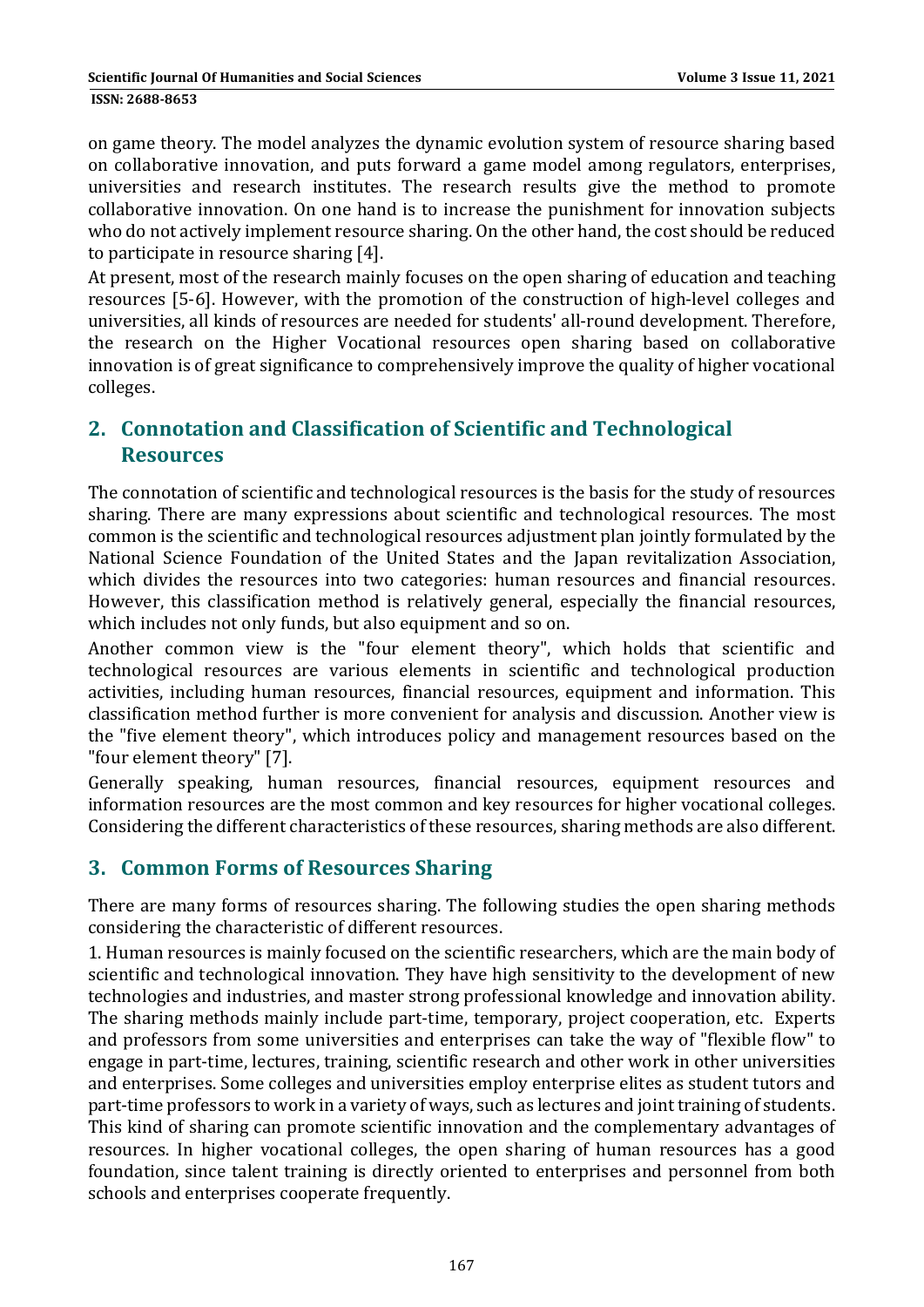#### **ISSN: 2688-8653**

2. Financial resources sharing is most difficult of various resources sharing. Many factors such as distribution mode and management scheme will restrict the effective sharing. Many studies have pointed out that it is difficult to share financial resources due to competitiveness and exclusivity and the sharing scope is not large. The most common sharing method is the joint application for  $R \& D$ , platform construction and other projects.

3. Equipment resources mainly include instruments and equipment, which are important conditions for  $R \& D$  and innovation. This kind of resources is also a weak part of enterprises and higher vocational colleges compared with scientific research institutes and undergraduate colleges. The most common way of equipment resource sharing is project cooperation. In the process of project cooperation, equipment resource sharing can be well realized. Another common form of sharing is entrusted processing, measurement, etc. Initially, due to the lack of smooth information channels, this type of resource sharing was greatly limited. With the continuous progress of network conditions, it provides a better platform for the sharing of equipment resources, and it is also an opportunity to promote the resources open sharing.

4. Information resources refer to the achievements of various scientific research and innovation in the form of knowledge information. It includes books, journal, documents, patents and other scientific databases that provide services for scientific research. This kind of resources is highly shared. The sharing methods of information resources mainly include academic conferences, seminars, exhibitions, databases, etc.

Among these resources, information resource sharing is the easiest to realize, with wide coverage. Followed by human resources and equipment resources, which are also very common in practical operation, but the scope is relatively small. Financial resources are difficult to share. 

### **4. Some Problems in Resources Open Sharing**

After clarifying the above resource types and sharing methods, analysis of the practical problems of resources sharing in the process of collaborative innovation is important for putting forward solutions. It is of great significance to further promote the collaborative innovation of higher vocational colleges.

1. The collaborative structure needs to be optimized and the scale needs to be expanded.

Considering that the ultimate purpose of resources open sharing is to promote innovation and industrial development. The number and scale of enterprises is the direct embodiment of the scale of industrial development. At the same time, enterprises are also the direct demander of innovation and the beneficiary of the resources open sharing. In the process of collaborative innovation, enterprises should occupy an important position. In addition, some resources are weak in enterprises and higher vocational colleges. Therefore, we should actively expand resource source and introduce different collaborative subjects.

2. The driving force is insufficient.

The main driving force for the resources open sharing comes from the limitation of resources and the demand for scientific and technological innovation. At present, the motive force for sharing resources in most units is insufficient. Firstly, many units are not aware of the lack of scientific and technological resources, and the urgency of resource open sharing is not obvious. When the demand for resources is not urgent, many units still choose to immerse themselves in their own research and will not rely too much on the open and shared scientific and technological resources of other units. The units with resource shortage lack corresponding channels and ability to share the resources of other units. Most of them are unwilling to strive for it, and then enter a vicious circle. Secondly, the driving force of innovation plays a significant role in promoting human resources and information resources. However, it is not significant in promoting other scientific and technological resources.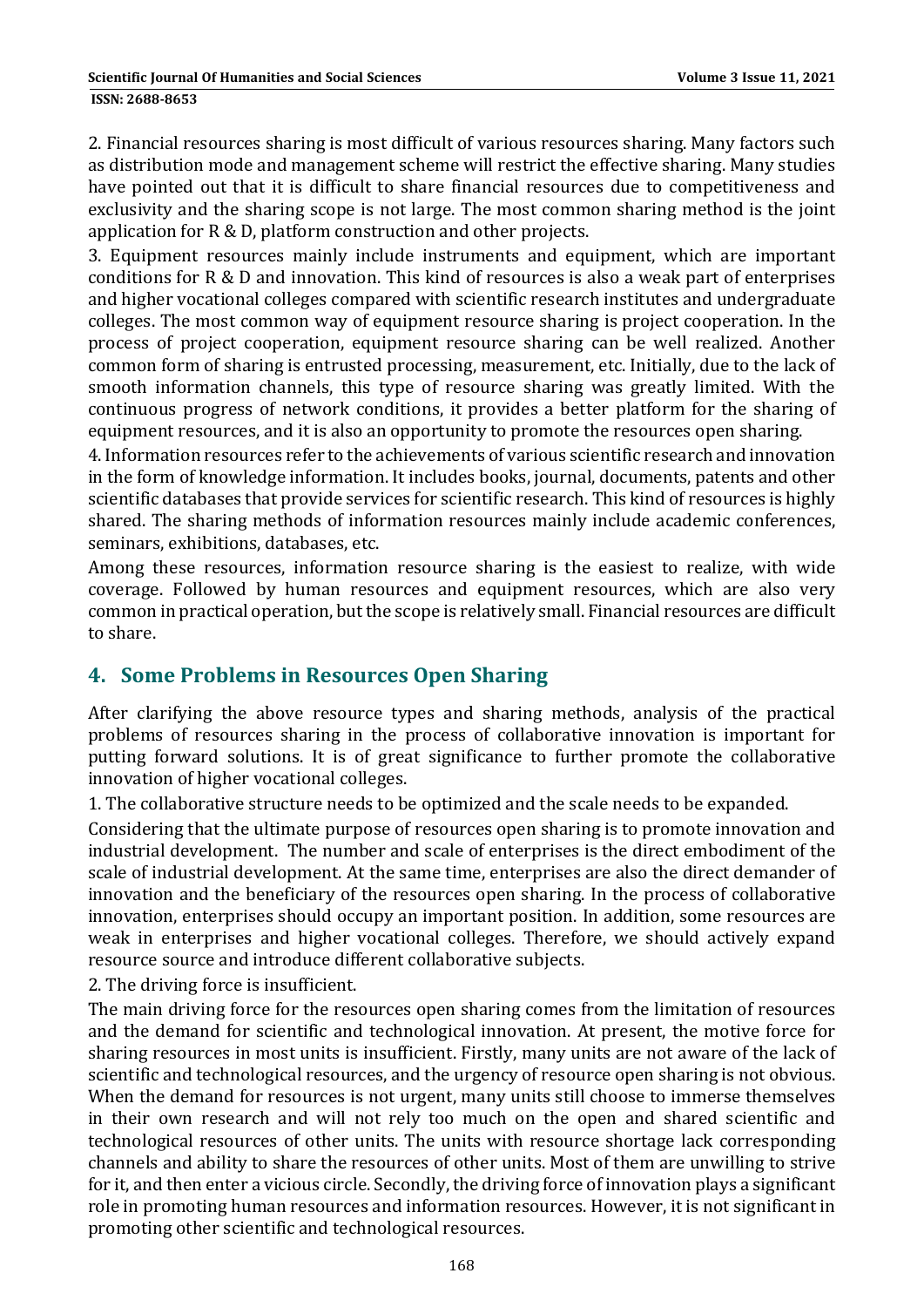3. The information platform needs to be improved.

At present, information release platforms have been built. But there are still some deficiencies. Firstly, the information release is not comprehensive. Taking equipment resources as an example, some equipment lacks important information such as technical indicators, which is not conducive to the specific implementation of resources open sharing. Secondly, the promotion is not enough. Taking open sharing of large-scale instruments and equipment as an example, the low click through rate indirectly leads to the low utilization of the information platform. Thirdly, most human resources and equipment resources come from undergraduate universities and scientific research institutes. In these information platforms, the role of higher vocational colleges is not obvious and their participation is not high.

# **5. Some Suggestions on Further Promoting Resources Open Sharing**

1. Collaborative innovation is the method to increase the driving force for the resource open sharing fundamentally. Successful cases such as Silicon Valley show that it plays an obvious role in promoting scientific and technological innovation. At present, the main cooperative units of higher vocational colleges are mainly enterprises, and the main role of enterprises has been basically clarified. However, the scale and depth of cooperation are limited. Relying on the existing platform of higher vocational colleges, the scope and scale of collaboration need to be further expanded. Only by taking market demand as the guidance and serving enterprises as the purpose, we can further promote the rapid development of collaborative innovation. At the same time, actively introduce collaborative partners such as undergraduate universities and scientific research institutes to make up for the shortage of resources for themselves and existing partners.

2. Increasing the driving force is difficult, especially on the premise that it has been built into a perfect platform. How to make units, which are rich in resources, willing to share resources with units with weak resources is a great challenge.

To deal with this problem, the feasible method is to seek the leadership of the government to further promote the integration of government, industry, university and research. The combination of different unit and collaborative innovation are effective way that can fundamentally increase the driving force for the open sharing of scientific and technological resources. At the same time, we also need to constantly strengthen our own advantages and differentiated construction resources. In the case of insufficient motive power, this weakness can also be made up by increasing internal and external power. The following methods can be adopted. Opportunities should be created so that all units can communicate and cooperate more. Strategic partnership should be established in the process of cooperation to make more willing to open in all aspects and increase internal motivation. In addition, various incentives can be formulated to support the resources open sharing. These methods can further promote the resources open sharing by increasing external power.

3. Since some platforms have been built, we can vigorously promote the existing provincial and municipal resource open sharing platform and encourage teachers to use the existing platform to engage in teaching and scientific research. At the same time, resource sharing platform in the same industry can provide more targeted services. Actively cooperation with enterprises and research institutes has a positive effect on the promotion of such platforms. In addition, strengthen domestic and international exchanges is necessary to constantly improve the level of scientific and technological resources. Making full use of the influence of various collaborative subjects in the industry is also significant to attract more advantageous resources and expand the scale and depth of domestic and international cooperation.